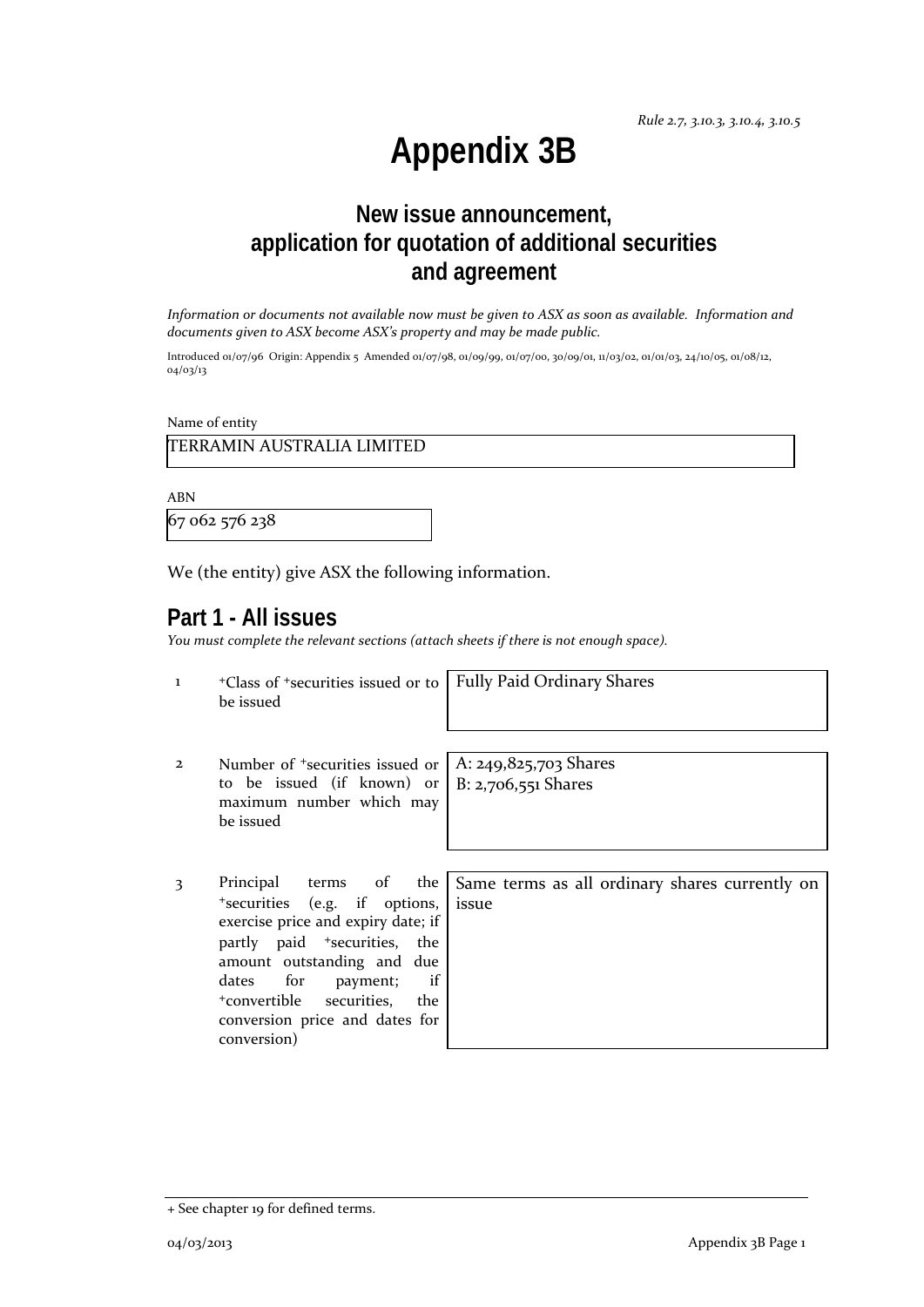| $\overline{4}$ | Do the <sup>+</sup> securities rank equally<br>in all respects from the <sup>+</sup> issue<br>date with an existing <sup>+</sup> class of<br>quoted +securities?<br>If the additional <sup>+</sup> securities do<br>not rank equally, please state:<br>the date from which they do<br>the extent to which they<br>for<br>the<br>participate<br>next<br>dividend, (in the case of a<br>distribution)<br>trust,<br><b>Or</b><br>interest payment<br>the extent to which they do<br>not rank equally, other than<br>relation to the<br>in<br>next<br>distribution<br>dividend,<br><b>or</b> | Yes                                                                                                                                                                                                                                                                                                                                                                                                |
|----------------|------------------------------------------------------------------------------------------------------------------------------------------------------------------------------------------------------------------------------------------------------------------------------------------------------------------------------------------------------------------------------------------------------------------------------------------------------------------------------------------------------------------------------------------------------------------------------------------|----------------------------------------------------------------------------------------------------------------------------------------------------------------------------------------------------------------------------------------------------------------------------------------------------------------------------------------------------------------------------------------------------|
|                | interest payment                                                                                                                                                                                                                                                                                                                                                                                                                                                                                                                                                                         |                                                                                                                                                                                                                                                                                                                                                                                                    |
| 5              | Issue price or consideration                                                                                                                                                                                                                                                                                                                                                                                                                                                                                                                                                             | A: $$0.065$ per share<br>$B: $o.1208$ per share                                                                                                                                                                                                                                                                                                                                                    |
| 6              | Purpose of the issue<br>(If issued as consideration for<br>the acquisition of assets, clearly<br>identify those assets                                                                                                                                                                                                                                                                                                                                                                                                                                                                   | A: shares issued to Asipac Group Pty Ltd<br>upon conversion of $249,825,703$ convertible<br>notes approved by shareholders at a general<br>meeting dated 17 September 2014<br>B: shares issued to Asipac Group Pty Ltd in<br>payment of interest under the terms<br>convertible notes issued to Asipac Group Pty<br>Ltd and approved at general meeting of<br>shareholders dated 17 September 2014 |
| 6a             | Is the entity an <sup>+</sup> eligible entity<br>has<br>obtained<br>that<br>security<br>holder approval under rule 7.1A?<br>If Yes, complete sections 6b - 6h<br>in relation to the <sup>+</sup> securities the<br>subject of this Appendix 3B, and<br>comply with section 6i                                                                                                                                                                                                                                                                                                            | Yes                                                                                                                                                                                                                                                                                                                                                                                                |
| 6b             | The date the security holder<br>resolution under rule 7.1A was<br>passed                                                                                                                                                                                                                                                                                                                                                                                                                                                                                                                 | 29 May 2015                                                                                                                                                                                                                                                                                                                                                                                        |
| 6с             | Number of <sup>+</sup> securities issued<br>without security holder approval<br>under rule 7.1                                                                                                                                                                                                                                                                                                                                                                                                                                                                                           |                                                                                                                                                                                                                                                                                                                                                                                                    |
| 6d             | Number of <sup>+</sup> securities issued<br>with security holder approval<br>under rule 7.1A                                                                                                                                                                                                                                                                                                                                                                                                                                                                                             |                                                                                                                                                                                                                                                                                                                                                                                                    |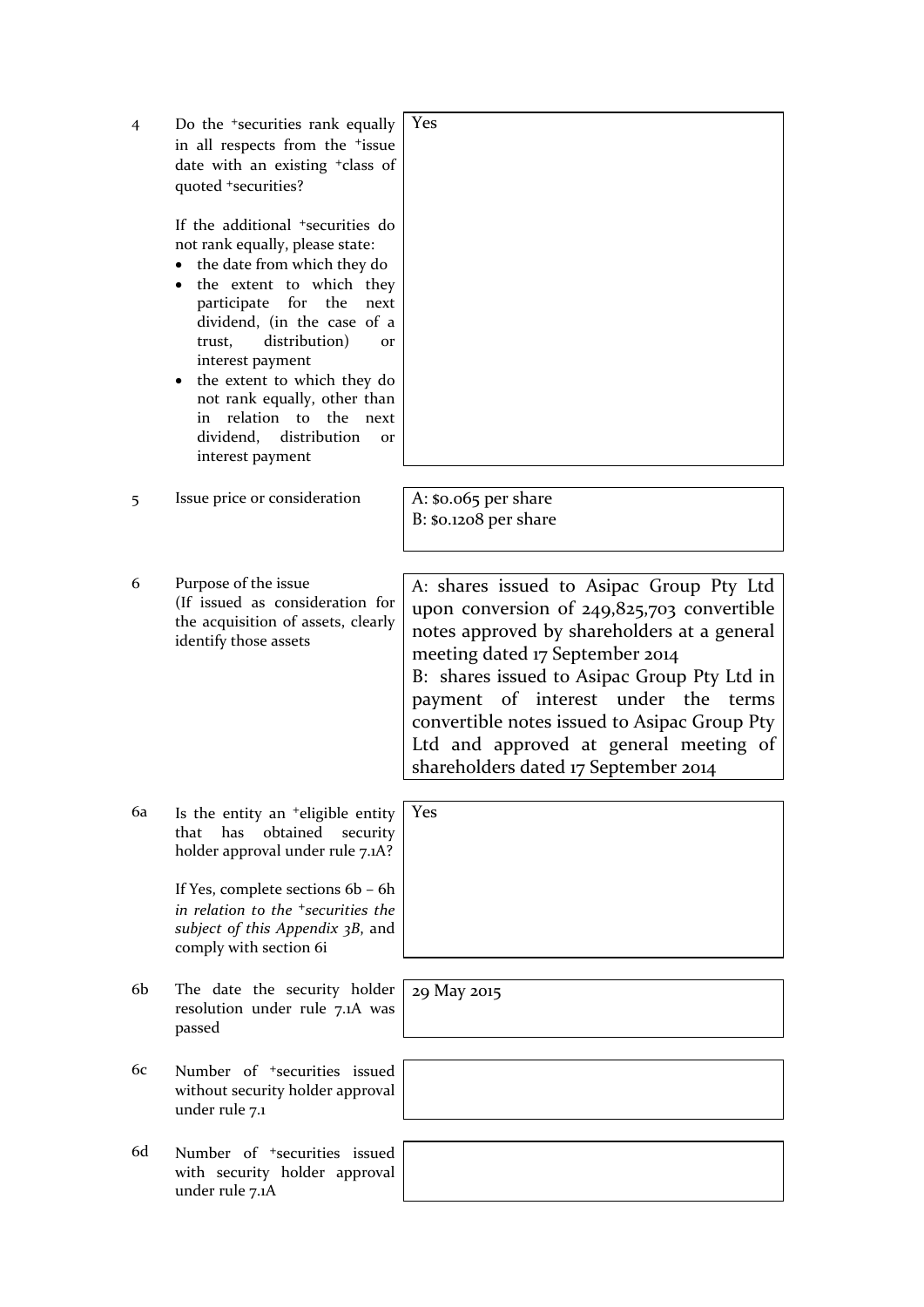- 6e Number of +securities issued with security holder approval under rule 7.3, or another specific security holder approval (specify date of meeting)
- 6f Number of +securities issued under an exception in rule 7.2
- 6g If +securities issued under rule 7.1A, was issue price at least 75% of 15 day VWAP as calculated under rule 7.1A.3? Include the +issue date and both values. Include the source of the VWAP calculation.
- 6h If +securities were issued under rule 7.1A for non-cash consideration, state date on which valuation of consideration was released to ASX Market Announcements
- 6i Calculate the entity's remaining issue capacity under rule 7.1 and rule 7.1A – complete Annexure 1 and release to ASX Market Announcements
- 7 +Issue dates

Note: The issue date may be prescribed by ASX (refer to the definition of issue date in rule 19.12). For example, the issue date for a pro rata entitlement issue must comply with the applicable timetable in Appendix 7A.

Cross reference: item 33 of Appendix 3B.

8 Number and <sup>+</sup>class of all <sup>+</sup>securities quoted on ASX (*including* the <sup>+</sup>securities in section 2 if applicable)

| Number        | <sup>+</sup> Class |
|---------------|--------------------|
| 1,778,404,249 | Ordinary           |
|               |                    |
|               |                    |
|               |                    |
|               |                    |
|               |                    |
|               |                    |

252,532,254 shares, approved at the general meeting dated 17 September 2014

266,760,637 shares under rule 7.1 and 177,840,425 shares under rule 7.1A

14 July 2015

<sup>+</sup> See chapter 19 for defined terms.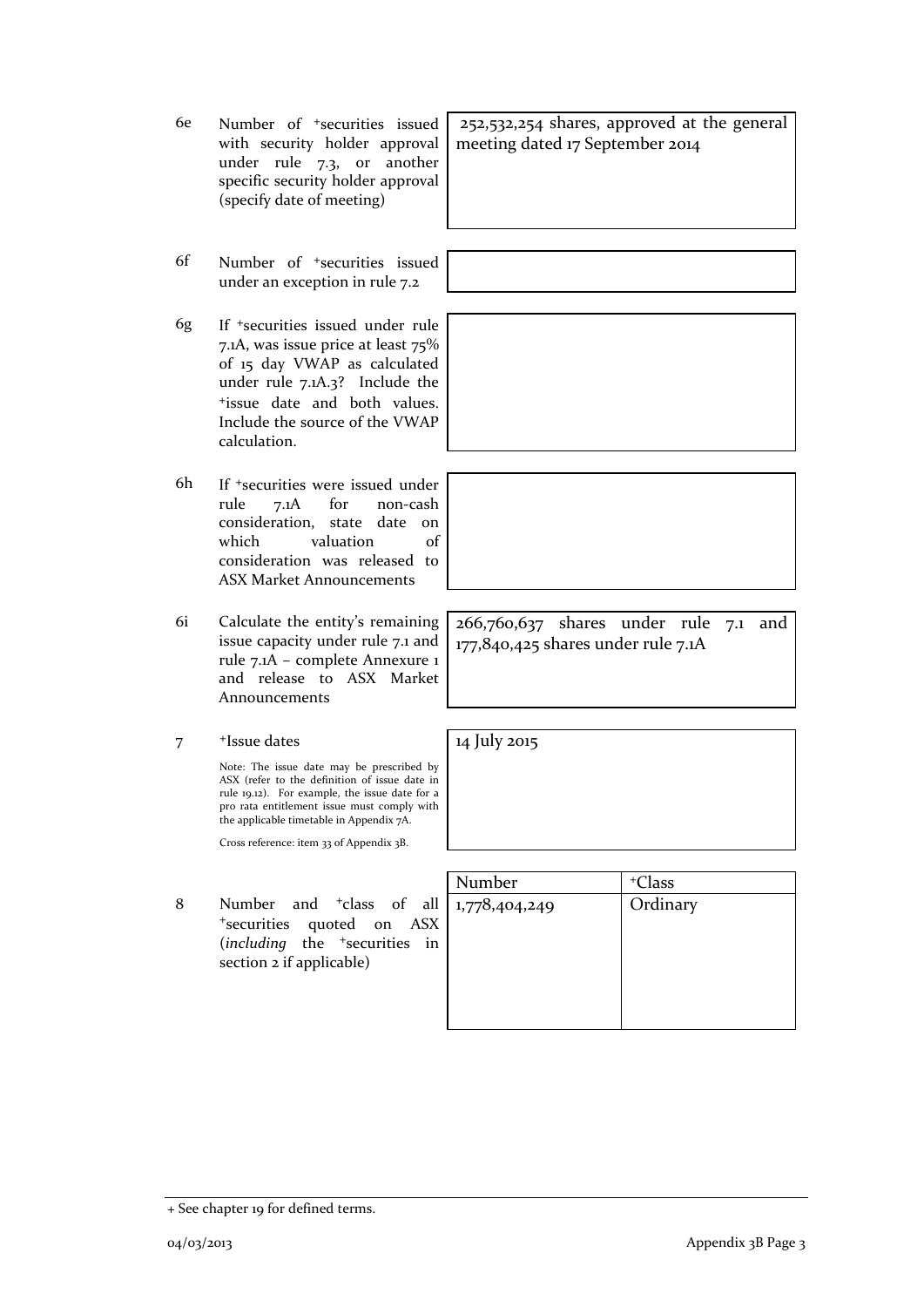|   |                                           | Number    | <sup>+</sup> Class         |
|---|-------------------------------------------|-----------|----------------------------|
| 9 | Number and <sup>+</sup> class of all      | 300,000   | <b>OPTIONS</b><br>(so.53)  |
|   | *securities not quoted on ASX             |           | (TZNAS)                    |
|   | (including the <sup>+</sup> securities in | 3,500,000 | <b>OPTIONS</b><br>(so.135) |
|   | section 2 if applicable)                  |           | (TZNAS)                    |
|   |                                           |           |                            |
|   |                                           |           |                            |
|   |                                           |           |                            |
|   |                                           |           |                            |
|   |                                           |           |                            |
|   |                                           | ___       |                            |

10 Dividend policy (in the case of a trust, distribution policy) on the increased capital (interests)

Unchanged.

# **Part 2 - Pro rata issue**

| 11                | holder<br>security<br>approval<br>Is<br>required?                                                                          |  |
|-------------------|----------------------------------------------------------------------------------------------------------------------------|--|
|                   |                                                                                                                            |  |
| $12 \overline{ }$ | Is the issue renounceable or non-<br>renounceable?                                                                         |  |
| 13                | Ratio in which the <sup>+</sup> securities<br>will be offered                                                              |  |
|                   |                                                                                                                            |  |
| 14                | <sup>+</sup> Class of <sup>+</sup> securities to which the<br>offer relates                                                |  |
|                   |                                                                                                                            |  |
| 15                | +Record date<br>determine<br>to<br>entitlements                                                                            |  |
|                   |                                                                                                                            |  |
| 16                | different<br>Will<br>holdings<br>on<br>registers (or subregisters) be<br>calculating<br>aggregated<br>for<br>entitlements? |  |
|                   |                                                                                                                            |  |
| 17                | Policy for deciding entitlements<br>in relation to fractions                                                               |  |
|                   |                                                                                                                            |  |
| 18                | Names of countries in which the<br>entity has security holders who<br>will not be sent new offer<br>documents              |  |
|                   | Note: Security holders must be told how their<br>entitlements are to be dealt with.                                        |  |
|                   | Cross reference: rule 7.7.                                                                                                 |  |
|                   |                                                                                                                            |  |
| 19                | Closing date for<br>of<br>receipt<br>acceptances or renunciations                                                          |  |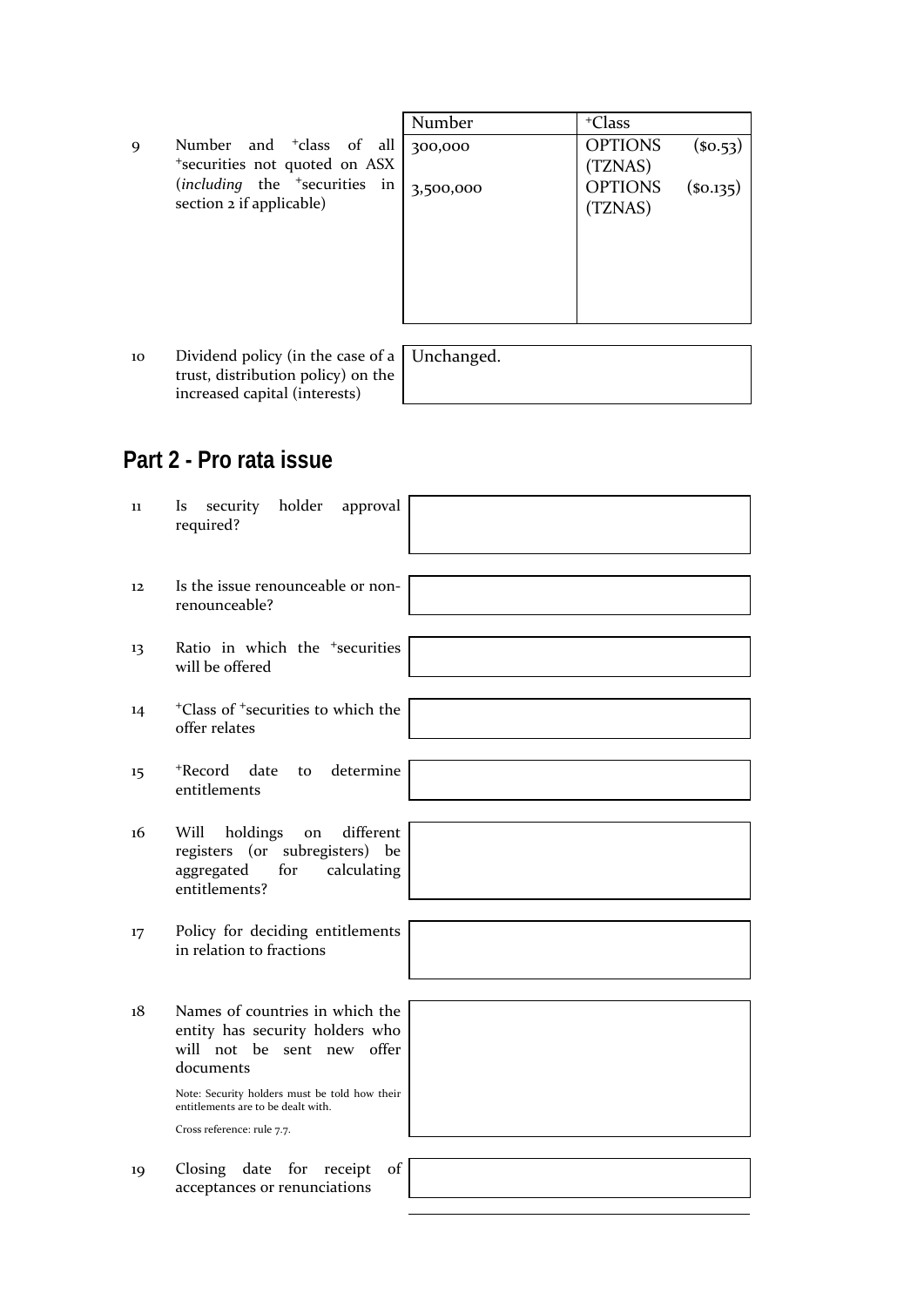04/03/2013 Appendix 3B Page 5

the broker to the issue payable to brokers who lodge acceptances or renunciations on behalf of security holders security holders' approval, the date of the meeting form and offer documents will be sent to persons entitled and the terms entitle option holders to participate on exercise, the date on which notices will be sent to option holders applicable) applicable) their entitlements *in full* through a broker? 31 How do security holders sell *part* of their entitlements through a broker and accept for the balance? 32 How do security holders dispose

or commission 22 Names of any brokers to the

issue

- 23 Fee or commission payable to
- 24 Amount of any handling fee
- 25 If the issue is contingent on
- 26 Date entitlement and acceptance
- 27 If the entity has issued options,
- 28 Date rights trading will begin (if
- 29 Date rights trading will end (if
- 30 How do security holders sell
- 

+ See chapter 19 for defined terms.



20 Names of any underwriters

21 Amount of any underwriting fee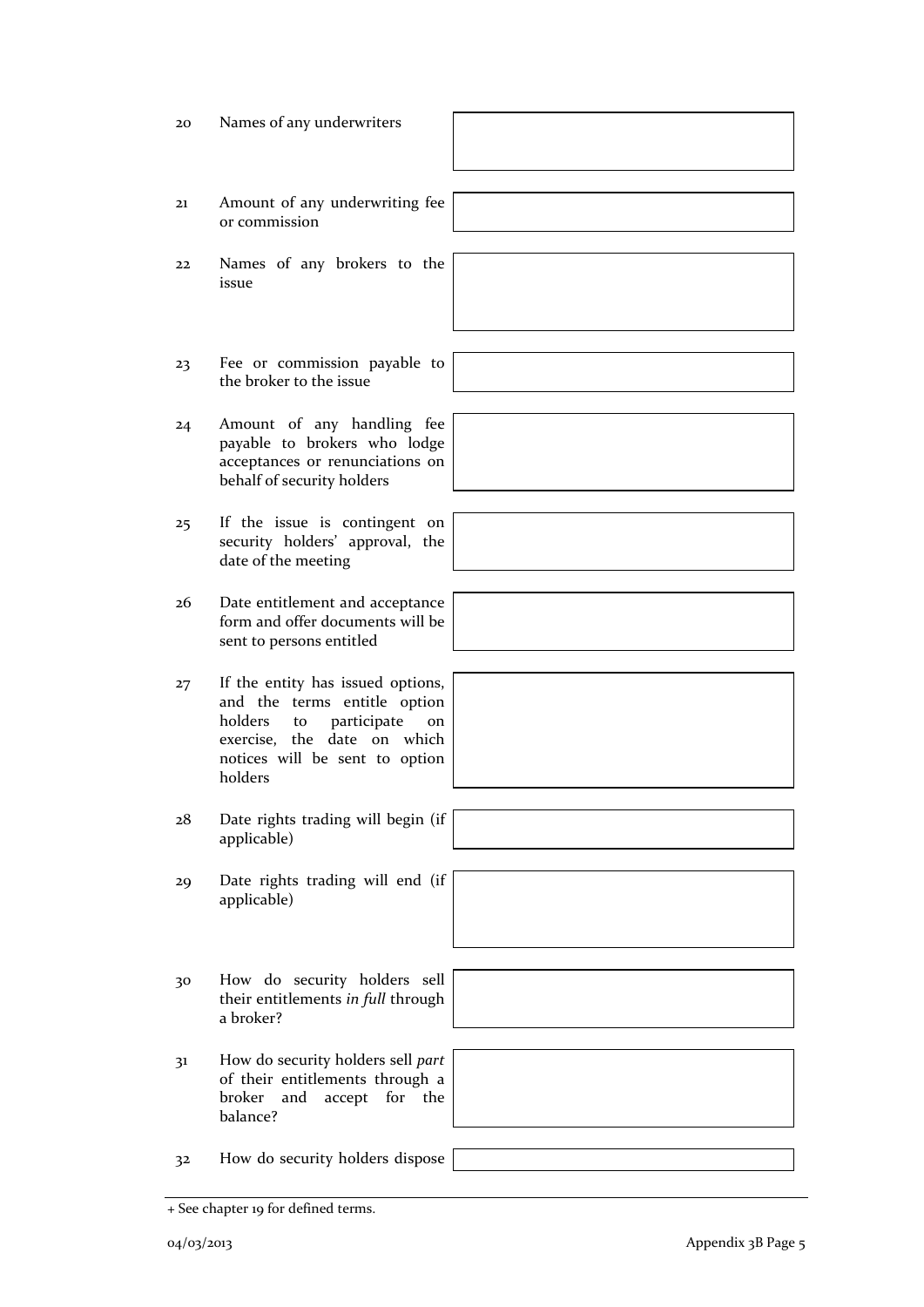of their entitlements (except by sale through a broker)?

33 <sup>+</sup>Issue date

### **Part 3 - Quotation of securities**

*You need only complete this section if you are applying for quotation of securities*

- 34 Type of <sup>+</sup>securities (*tick one*)
- (a)  $\sqrt{\phantom{a}}$  +Securities described in Part 1
- 

(b) All other <sup>+</sup>securities

Example: restricted securities at the end of the escrowed period, partly paid securities that become fully paid, employee incentive share securities when restriction ends, securities issued on expiry or conversion of convertible securities

#### **Entities that have ticked box 34(a)**

#### **Additional securities forming a new class of securities**

*Tick to indicate you are providing the information or documents*

| 35  | If the 'securities are 'equity securities, the names of the 20 largest holders of the<br>additional *securities, and the number and percentage of additional *securities<br>held by those holders                                                     |
|-----|-------------------------------------------------------------------------------------------------------------------------------------------------------------------------------------------------------------------------------------------------------|
| -36 | If the "securities are "equity securities, a distribution schedule of the additional<br>*securities setting out the number of holders in the categories<br>$1 - 1,000$<br>$1,001 - 5,000$<br>$5,001 - 10,000$<br>10,001 - 100,000<br>100,001 and over |
| 37  | A copy of any trust deed for the additional +securities                                                                                                                                                                                               |

#### **Entities that have ticked box 34(b)**

38 Number of <sup>+</sup>securities for which <sup>+</sup>quotation is sought

39 <sup>+</sup>Class of <sup>+</sup>securities for which quotation is sought

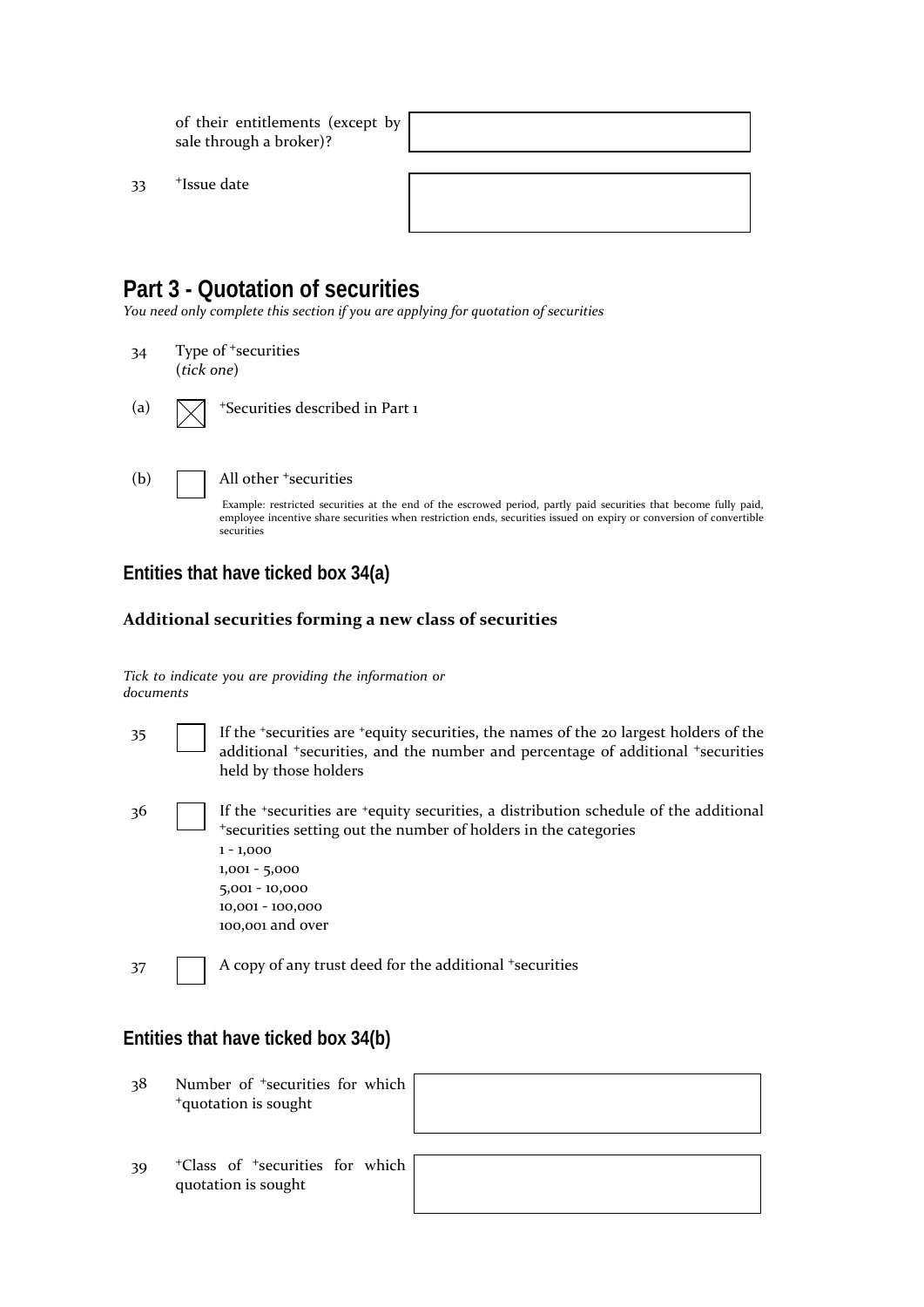40 Do the <sup>+</sup>securities rank equally in all respects from the <sup>+</sup>issue date with an existing <sup>+</sup>class of quoted <sup>+</sup>securities?

> If the additional <sup>+</sup>securities do not rank equally, please state:

- the date from which they do
- the extent to which they participate for the next dividend, (in the case of a trust, distribution) or interest payment
- the extent to which they do not rank equally, other than in relation to the next dividend, distribution or interest payment
- 41 Reason for request for quotation now

Example: In the case of restricted securities, end of restriction period

(if issued upon conversion of another <sup>+</sup>security, clearly identify that other <sup>+</sup>security)

42 Number and <sup>+</sup>class of all <sup>+</sup>securities quoted on ASX (*including* the <sup>+</sup>securities in clause 38)

| Number | <sup>+</sup> Class |
|--------|--------------------|
|        |                    |
|        |                    |
|        |                    |
|        |                    |
|        |                    |
|        |                    |
|        |                    |

#### **Quotation agreement**

- 1 <sup>+</sup>Quotation of our additional +securities is in ASX's absolute discretion. ASX may quote the +securities on any conditions it decides.
- 2 We warrant the following to ASX.
	- The issue of the +securities to be quoted complies with the law and is not for an illegal purpose.
	- There is no reason why those \*securities should not be granted \*quotation.

<sup>+</sup> See chapter 19 for defined terms.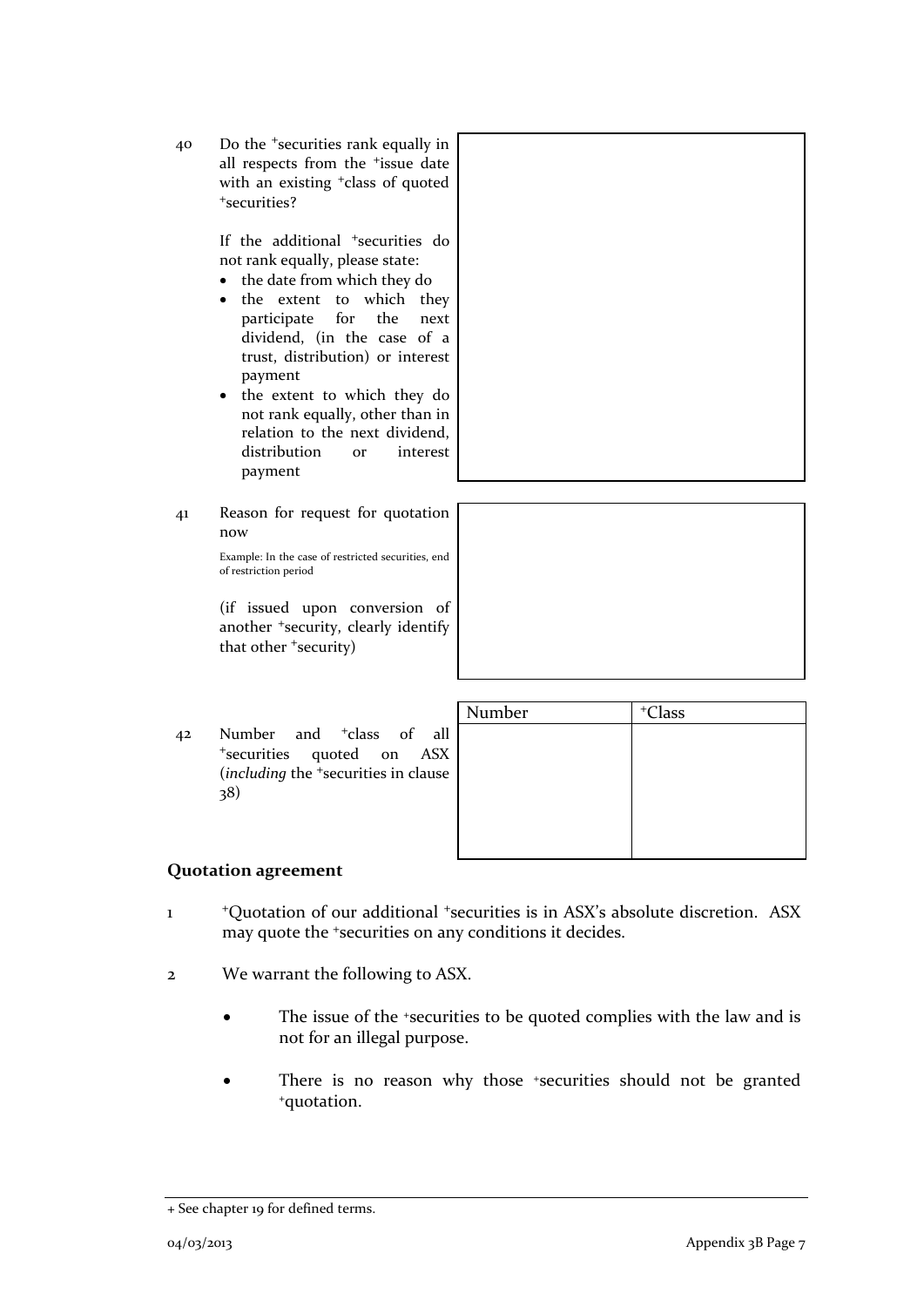• An offer of the *\*securities* for sale within 12 months after their issue will not require disclosure under section  $707(3)$  or section  $1012C(6)$  of the Corporations Act.

Note: An entity may need to obtain appropriate warranties from subscribers for the securities in order to be able to give this warranty

- Section 724 or section 1016E of the Corporations Act does not apply to any applications received by us in relation to any +securities to be quoted and that no-one has any right to return any +securities to be quoted under sections 737, 738 or 1016F of the Corporations Act at the time that we request that the <sup>+</sup>securities be quoted.
- If we are a trust, we warrant that no person has the right to return the <sup>+</sup>securities to be quoted under section 1019B of the Corporations Act at the time that we request that the +securities be quoted.
- 3 We will indemnify ASX to the fullest extent permitted by law in respect of any claim, action or expense arising from or connected with any breach of the warranties in this agreement.
- 4 We give ASX the information and documents required by this form. If any information or document is not available now, we will give it to ASX before <sup>+</sup>quotation of the +securities begins. We acknowledge that ASX is relying on the information and documents. We warrant that they are (will be) true and complete.

 $\bigoplus$ 

(Director/Company secretary)

Sign here: ... Date: 14 July 2015

Print name: Stephane Gauducheau

== == == == ==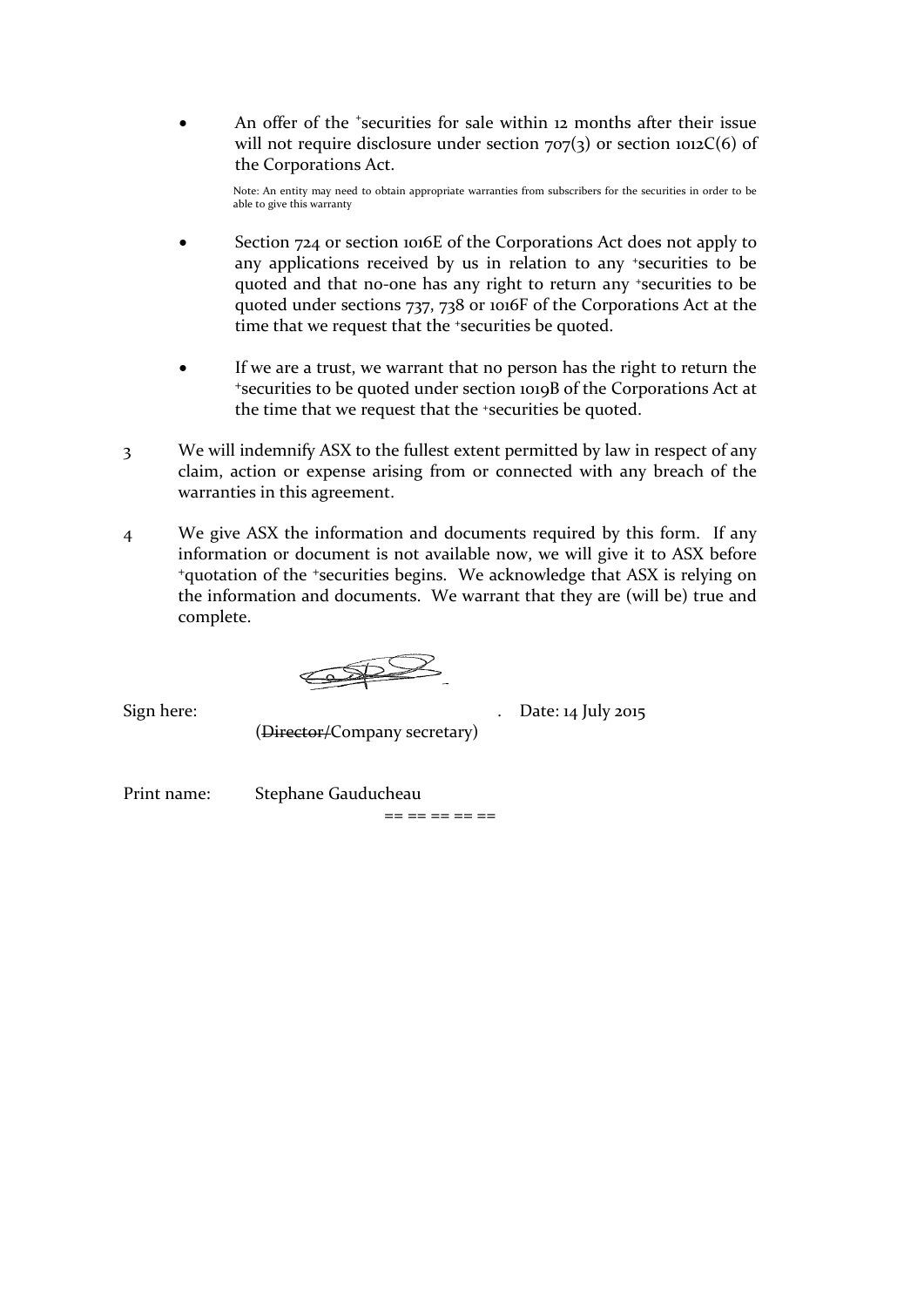# **Appendix 3B – Annexure 1**

# **Calculation of placement capacity under rule 7.1 and rule 7.1A for eligible entities**

Introduced 01/08/12 Amended 04/03/13

### **Part 1**

| Rule 7.1 – Issues exceeding 15% of capital                                                                                                                                                                                                                                                                                      |                               |  |
|---------------------------------------------------------------------------------------------------------------------------------------------------------------------------------------------------------------------------------------------------------------------------------------------------------------------------------|-------------------------------|--|
| Step 1: Calculate "A", the base figure from which the placement<br>capacity is calculated                                                                                                                                                                                                                                       |                               |  |
| <b>Insert</b> number of fully paid <sup>+</sup> ordinary<br>securities on issue 12 months before the<br>*issue date or date of agreement to issue                                                                                                                                                                               | 1,262,463,577 ordinary shares |  |
| Add the following:<br>Number of fully paid *ordinary securities<br>issued in that 12 month period under an<br>exception in rule 7.2                                                                                                                                                                                             | 444,441,087                   |  |
| Number of fully paid +ordinary securities<br>$\bullet$<br>issued in that 12 month period with<br>shareholder approval                                                                                                                                                                                                           | 71,499,585                    |  |
| Number of partly paid +ordinary<br>$\bullet$<br>securities that became fully paid in that<br>12 month period                                                                                                                                                                                                                    | $\overline{0}$                |  |
| Note:<br>Include only ordinary securities here -<br>other classes of equity securities cannot<br>be added<br>Include here (if applicable) the securities<br>the subject of the Appendix 3B to which<br>this form is annexed<br>It may be useful to set out issues of<br>securities on different dates as separate<br>line items |                               |  |
| <b>Subtract</b> the number of fully paid <sup>+</sup> ordinary<br>securities cancelled during that 12 month<br>period                                                                                                                                                                                                           | $\Omega$                      |  |
| "A"                                                                                                                                                                                                                                                                                                                             | 1,778,404,249                 |  |

<sup>+</sup> See chapter 19 for defined terms.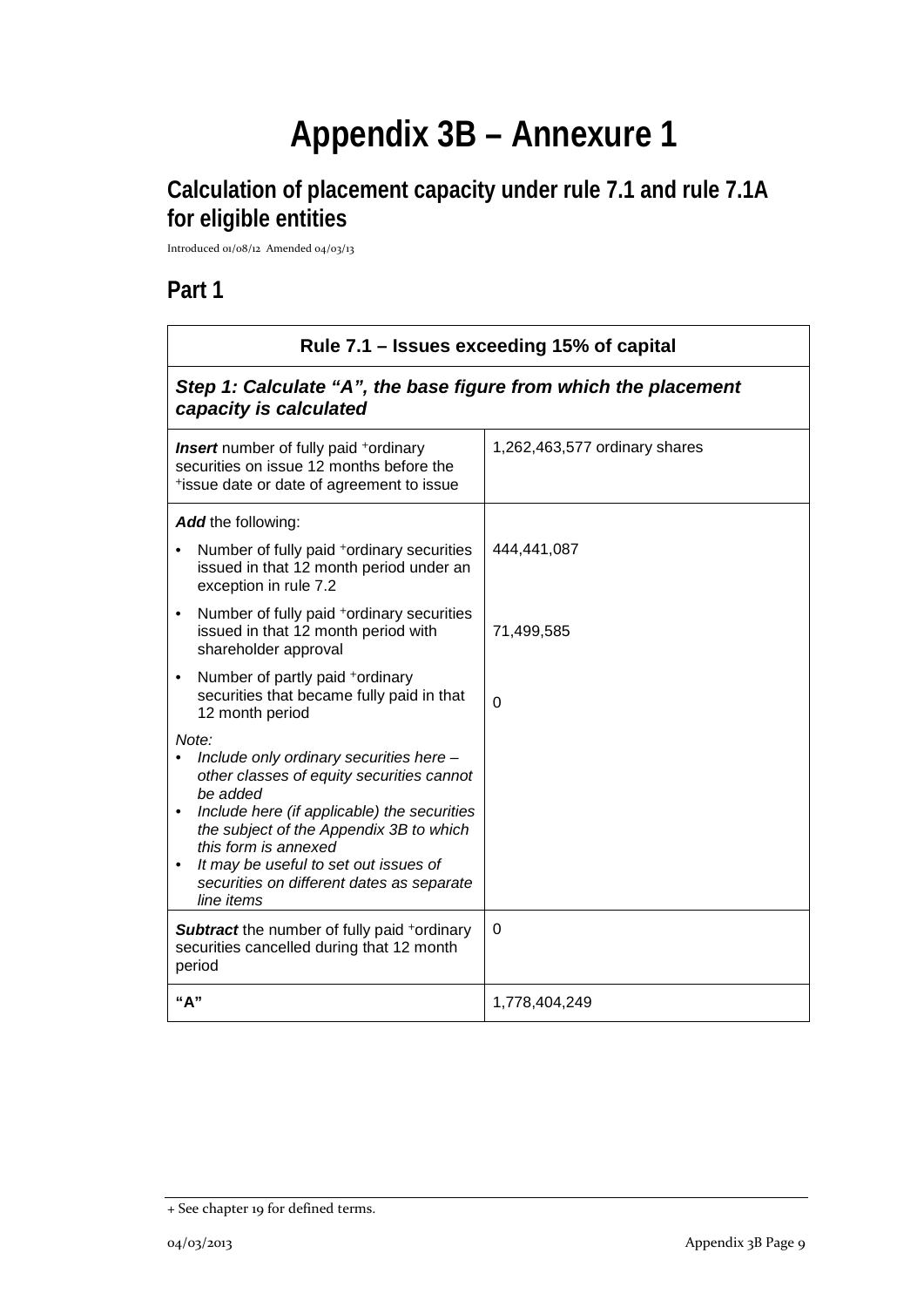| Step 2: Calculate 15% of "A"                                                                                                                                                                                                                                                                                                                     |                                                                    |  |
|--------------------------------------------------------------------------------------------------------------------------------------------------------------------------------------------------------------------------------------------------------------------------------------------------------------------------------------------------|--------------------------------------------------------------------|--|
| "B"                                                                                                                                                                                                                                                                                                                                              | 0.15<br>[Note: this value cannot be changed]                       |  |
| Multiply "A" by 0.15                                                                                                                                                                                                                                                                                                                             | 266,760,637                                                        |  |
| Step 3: Calculate "C", the amount of placement capacity under rule 7.1<br>that has already been used                                                                                                                                                                                                                                             |                                                                    |  |
| <b>Insert</b> number of <sup>+</sup> equity securities issued<br>or agreed to be issued in that 12 month<br>period not counting those issued:                                                                                                                                                                                                    | 0                                                                  |  |
| Under an exception in rule 7.2                                                                                                                                                                                                                                                                                                                   |                                                                    |  |
| Under rule 7.1A                                                                                                                                                                                                                                                                                                                                  |                                                                    |  |
| With security holder approval under rule<br>7.1 or rule 7.4                                                                                                                                                                                                                                                                                      |                                                                    |  |
| Note:<br>This applies to equity securities, unless<br>specifically excluded - not just ordinary<br>securities<br>Include here (if applicable) the securities<br>$\bullet$<br>the subject of the Appendix 3B to which<br>this form is annexed<br>It may be useful to set out issues of<br>securities on different dates as separate<br>line items |                                                                    |  |
| "C"                                                                                                                                                                                                                                                                                                                                              | 0                                                                  |  |
| Step 4: Subtract "C" from ["A" x "B"] to calculate remaining<br>placement capacity under rule 7.1                                                                                                                                                                                                                                                |                                                                    |  |
| "A" x 0.15                                                                                                                                                                                                                                                                                                                                       | 266,760,637                                                        |  |
| Note: number must be same as shown in<br>Step <sub>2</sub>                                                                                                                                                                                                                                                                                       |                                                                    |  |
| Subtract "C"                                                                                                                                                                                                                                                                                                                                     | 0                                                                  |  |
| Note: number must be same as shown in<br>Step 3                                                                                                                                                                                                                                                                                                  |                                                                    |  |
| <b>Total</b> ["A" $\times$ 0.15] – "C"                                                                                                                                                                                                                                                                                                           | 266,760,637                                                        |  |
|                                                                                                                                                                                                                                                                                                                                                  | [Note: this is the remaining placement<br>capacity under rule 7.1] |  |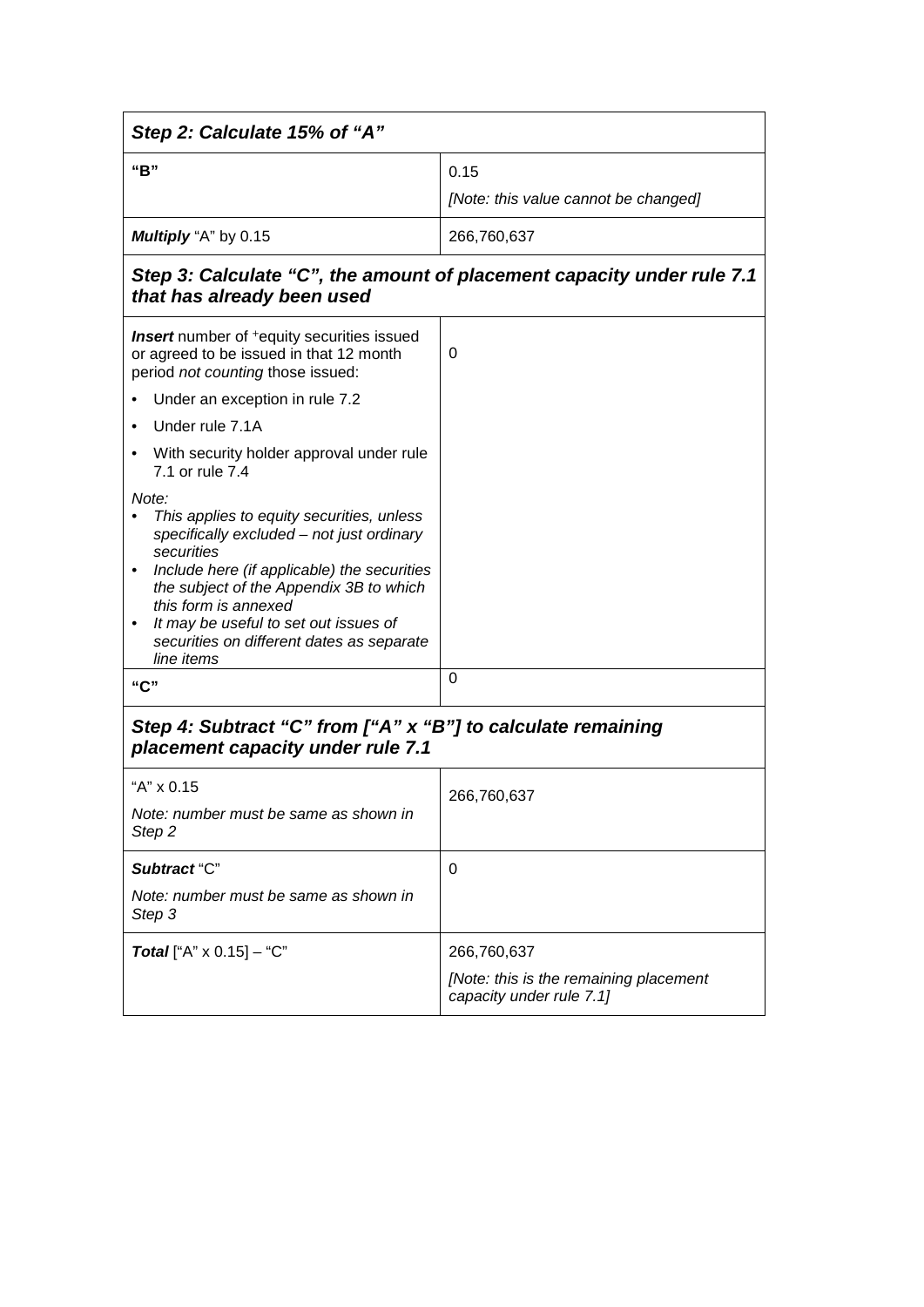## **Part 2**

| Rule 7.1A - Additional placement capacity for eligible entities                                                                                                                                                                                                                                                                                                                                                                                                                                                                                                                                                                         |                                            |  |
|-----------------------------------------------------------------------------------------------------------------------------------------------------------------------------------------------------------------------------------------------------------------------------------------------------------------------------------------------------------------------------------------------------------------------------------------------------------------------------------------------------------------------------------------------------------------------------------------------------------------------------------------|--------------------------------------------|--|
| Step 1: Calculate "A", the base figure from which the placement<br>capacity is calculated                                                                                                                                                                                                                                                                                                                                                                                                                                                                                                                                               |                                            |  |
| "A"<br>Note: number must be same as shown in<br>Step 1 of Part 1                                                                                                                                                                                                                                                                                                                                                                                                                                                                                                                                                                        | 1,778,404,249                              |  |
| Step 2: Calculate 10% of "A"                                                                                                                                                                                                                                                                                                                                                                                                                                                                                                                                                                                                            |                                            |  |
| "D"                                                                                                                                                                                                                                                                                                                                                                                                                                                                                                                                                                                                                                     | 0.10<br>Note: this value cannot be changed |  |
| Multiply "A" by 0.10                                                                                                                                                                                                                                                                                                                                                                                                                                                                                                                                                                                                                    | 177,840,425                                |  |
| Step 3: Calculate "E", the amount of placement capacity under rule<br>7.1A that has already been used                                                                                                                                                                                                                                                                                                                                                                                                                                                                                                                                   |                                            |  |
| <b>Insert</b> number of <sup>+</sup> equity securities issued<br>or agreed to be issued in that 12 month<br>period under rule 7.1A<br>Notes:<br>This applies to equity securities $-$ not<br>just ordinary securities<br>Include here $-$ if applicable $-$ the<br>$\bullet$<br>securities the subject of the Appendix<br>3B to which this form is annexed<br>Do not include equity securities issued<br>under rule 7.1 (they must be dealt with<br>in Part 1), or for which specific security<br>holder approval has been obtained<br>It may be useful to set out issues of<br>securities on different dates as separate<br>line items | $\mathbf 0$                                |  |
| "E"                                                                                                                                                                                                                                                                                                                                                                                                                                                                                                                                                                                                                                     | 0                                          |  |

<sup>+</sup> See chapter 19 for defined terms.